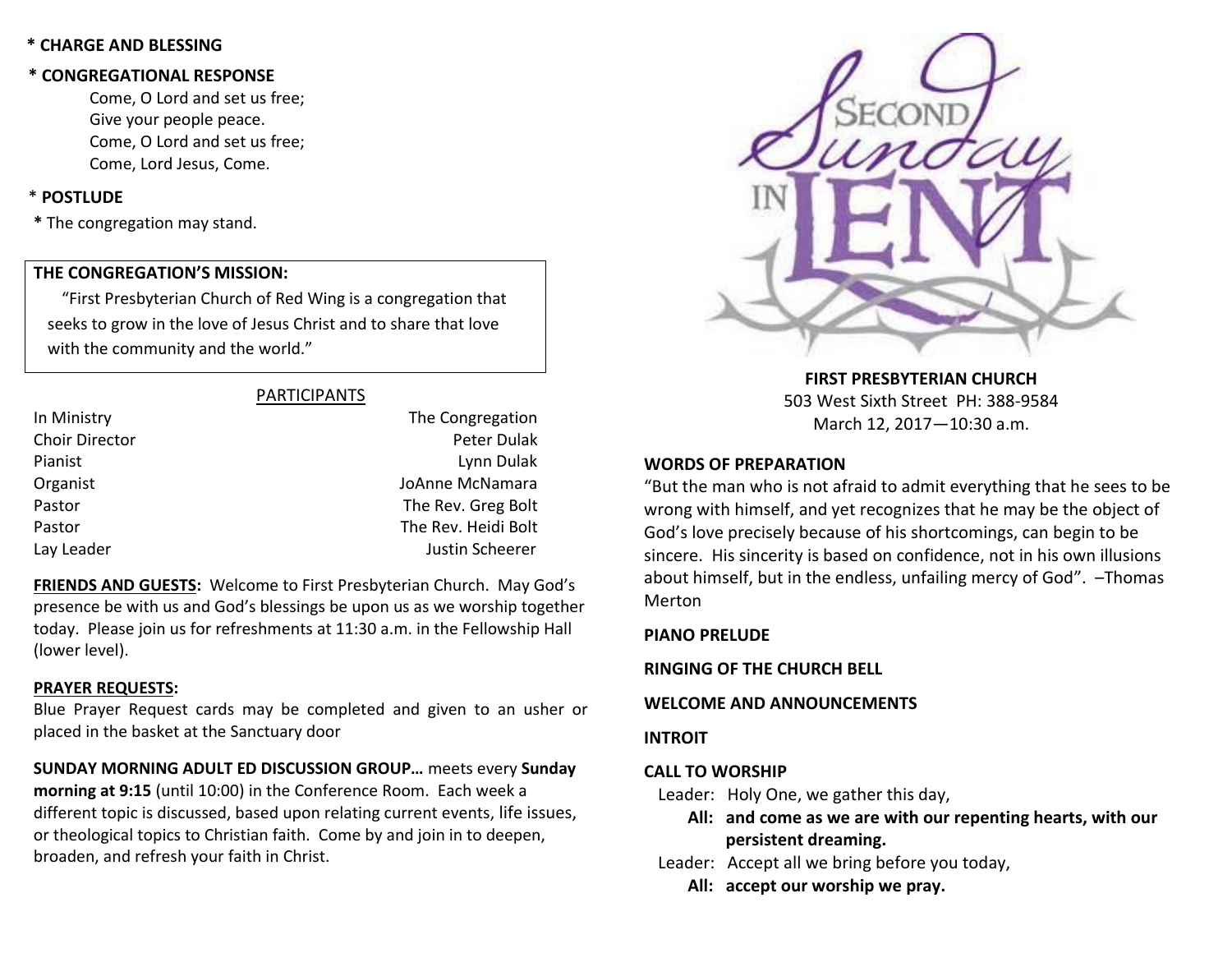#### **\*HYMN OF PRAISE** No. 79

 "Kind Maker of the World" *(Prayer Request cards are collected by the Usher.)*

## **\*PRAYER OF CONFESSION** (unison)

**Gracious God, you are so patient with us. Day in and day out, you call us to wake up to our opportunity to bear fruit and yet…. Lord, you know our strengths and our shortcomings better than we do ourselves. Ever patient and merciful, forgive us our wrongdoings. Plant seeds of changes in our hearts. As we worship you this day, may your Word nourish us and strengthen us as we seek to be better followers of you. May we be buds of goodness and kindness, of light and of love. Amen.**

#### **\*SILENT PRAYER**

#### **\*ASSURANCE OF PARDON**

Leader: Hear the Good News.

- **People: God hears us always, and knows what we need even when we do not.**
- Leader: Receive assurance of the Lord's absolution, put your trust in the new covenant promised and guaranteed to us through Jesus Christ, our Savior. Amen.

#### **\*PRAYER RESPONSE - Gloria Patri**

 **Glory be to the Father and to the Son and to the Holy Ghost. As it was in the beginning, is now and ever shall be, world without end, Amen, Amen.**

#### **A TIME FOR YOUNG DISCIPLES**

**OLD TESTAMENT LESSON** Psalm 122 (read responsively)

### **CHOIR ANTHEM**

"Create In Me a Clean Heart"—Victor Johnson

#### **NEW TESTAMENT LESSON** Luke 13: 1-9, 31-35

 Leader: The Word of the Lord. **People: Thanks be to God!**

**\*HYMN OF HOPE** "I'm Not Alone" (Insert)

#### \***AFFIRMATION OF FAITH** (The Larger Catechism)

What is repentance unto life?

**Repentance unto life is a saving grace, wrought in the heart of a sinner by the Spirit and Word of God, whereby out of the sight and sense, not only of danger, but also of the filthiness and odiousness of his sins, and upon the apprehension of God's mercy in Christ to such as are penitent, he so grieves for, and hates his sins, as that he turns from them all to God, purposing and endeavoring constantly to walk with him in all the ways of new obedience.**

### **PRAYERS OF THE PEOPLE**

| <b>Petitions</b>  |    |
|-------------------|----|
| Pastoral Prayer   |    |
| The Lord's Prayer | (r |
| Response          |    |

p. 16 in hymnal)

#### **WORSHIP THROUGH TITHES AND OFFERINGS**

**Offertory:** Via Dolorosa **\*Doxology** No. 591 Praise God, from whom all blessings flow; Praise Christ, all people here below; Praise Holy Spirit evermore; Praise Triune God, whom we adore. Amen. **\*Prayer of Dedication** Leader: May all that we give, **All: be it our money or ourselves,** Leader: be used to heal and help, to repair and restore, **All: to comfort and care, to be your Church. Amen.**

**\* HYMN OF TRUST** No. 538 "Lord, Dismiss Us with Thy Blessing"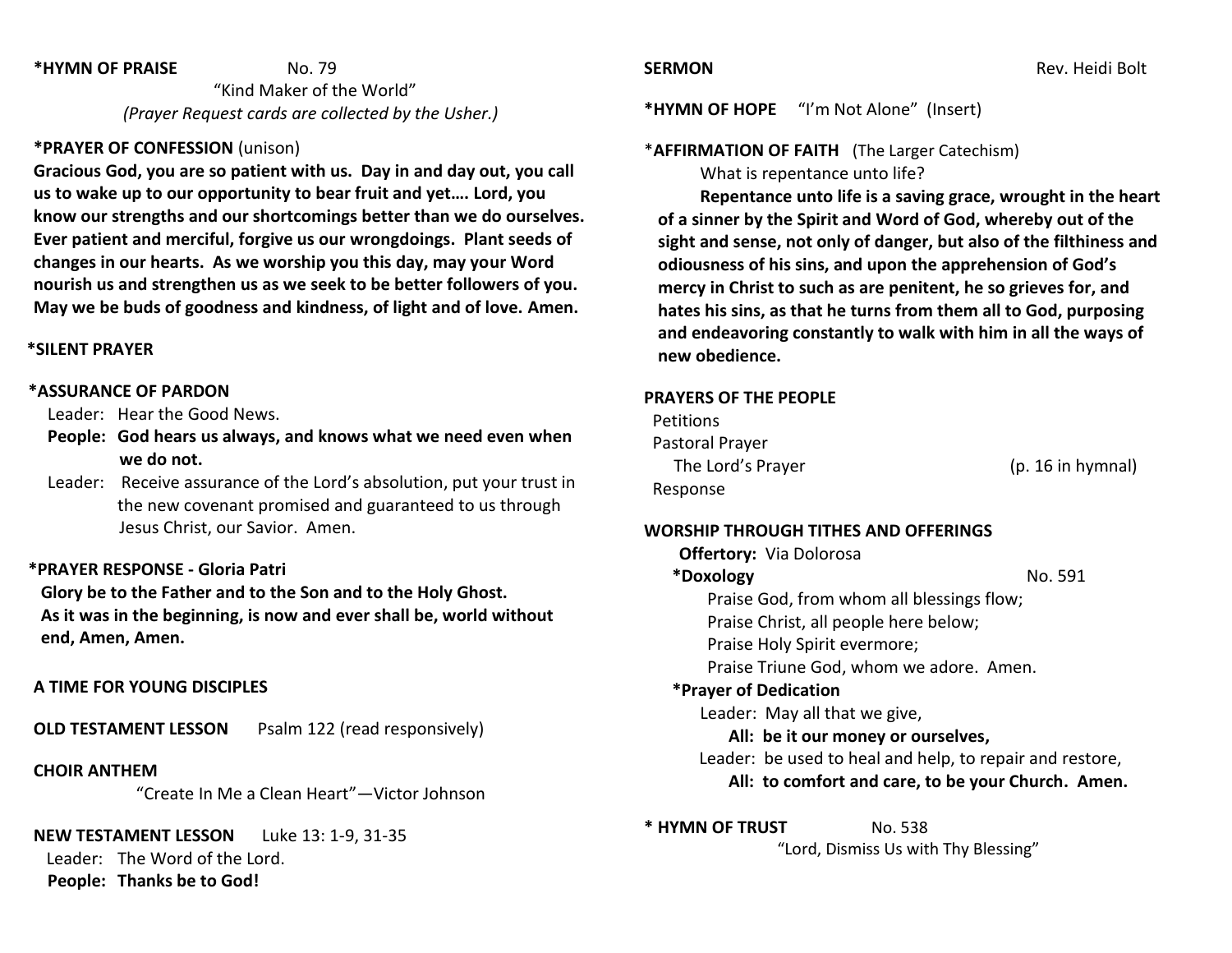## **Luke 13:1-9, 31-35**

13At that very time there were some present who told him about the Galileans whose blood Pilate had mingled with their sacrifices. <sup>2</sup>He asked them, 'Do you think that because these Galileans suffered in this way they were worse sinners than all other Galileans?  $3N$ o, I tell you; but unless you repent, you will all perish as they did.  $4$ Or those eighteen who were killed when the tower of Siloam fell on them—do you think that they were worse offenders than all the others living in Jerusalem?  $5N_0$ , I tell you; but unless you repent, you will all perish just as they did.' 6 Then he told this parable: 'A man had a fig tree planted in his vineyard; and he came looking for fruit on it and found none.  $7$ So he said to the gardener, "See here! For three years I have come looking for fruit on this fig tree, and still I find none. Cut it down! Why should it be wasting the soil?" <sup>8</sup>He replied, "Sir, let it alone for one more year, until I dig round it and put manure on it. <sup>9</sup>If it bears fruit next year, well and good; but if not, you can cut it down." '

31 At that very hour some Pharisees came and said to him, 'Get away from here, for Herod wants to kill you.' <sup>32</sup>He said to them, 'Go and tell that fox for me, "Listen, I am casting out demons and performing cures today and tomorrow, and on the third day I finish my work.  $33$ Yet today, tomorrow, and the next day I must be on my way, because it is impossible for a prophet to be killed away from Jerusalem." 34 Jerusalem, Jerusalem, the city that kills the prophets and stones those who are sent to it! How often have I desired to gather your children together as a hen gathers her brood under her wings, and you were not willing! <sup>35</sup>See, your house is left to you. And I tell you, you will not see me until the time comes when you say, "Blessed is the one who comes in the name of the Lord." '

> **Happiness keeps you sweet, Trials keep you strong, Sorrows keep you human, Failures keep you humble, Success keeps you glowing, But only GOD keeps you going.**

| Psalm 122 (read responsively)                         |
|-------------------------------------------------------|
| $1$ I was glad when they said to me,                  |
| 'Let us go to the house of the LORD!'                 |
| <sup>2</sup> Our feet are standing                    |
| within your gates, O Jerusalem.                       |
| $3$ Jerusalem – built as a city                       |
| that is bound firmly together.                        |
| $4$ To it the tribes go up,                           |
| the tribes of the LORD,                               |
| as was decreed for Israel,                            |
| to give thanks to the name of the LORD.               |
| $5$ For there the thrones for judgement were set up,  |
| the thrones of the house of David.                    |
| $6$ Pray for the peace of Jerusalem:                  |
| 'May they prosper who love you.                       |
| $7$ Peace be within your walls,                       |
| and security within your towers.'                     |
| <sup>8</sup> For the sake of my relatives and friends |
| I will say, 'Peace be within you.'                    |
| $9$ For the sake of the house of the LORD our God,    |
| I will seek your good.                                |
|                                                       |

| <b>GREETERS:</b> | Andree Dodson                  |
|------------------|--------------------------------|
| USHER:           | Don Olson                      |
| <b>FLOWERS:</b>  | Carol Jensen in memory of Arlo |
| FELLOWSHIP:      | Sylvia & David Anderson        |
|                  |                                |

## **WEEKLY LENTEN WORSHIP SERVICES**

Please join us for weekly Lenten worship services at 5:00 p.m. which will take place on the dates listed at the following churches:

 **March 15**—First Presbyterian Church with Pastor Clay Oglebee  **March 22**—St. Paul's Lutheran Church with Father Tristan English **March 29**—Christ Episcopal Church with Pastor Artie Sharot  **April 5**—First United Methodist with Pastor Kristen Schlauderaff

*"Commit to the Lord whatever you do, and your plans will succeed."* Proverbs 16:3